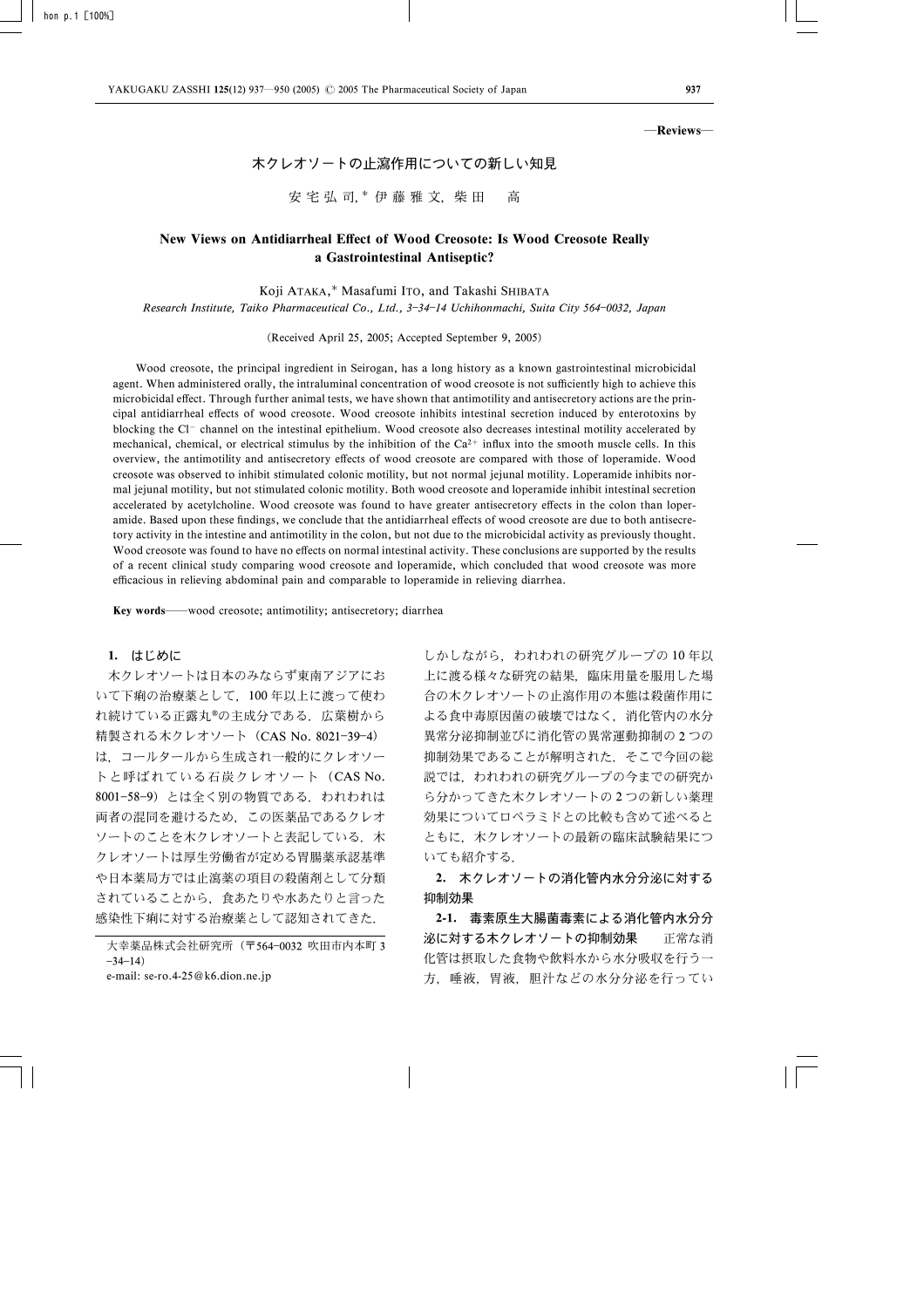る.正常な消化管はこの水分吸収と水分分泌のバラ ンスを水分吸収が優位になるように保っている.1) 下痢症状とはこの消化管の水分吸収と分泌のバラン スが大きく水分分泌に傾いた状態のことである.消 化管の水分分泌が亢進する原因の 1 つに,毒素原性 大腸菌 (Enterotoxigenic E. coli, ETEC) の消化管 内への感染がある.この毒素原性大腸菌の感染によ る下痢は"旅行者下痢症"と呼ばれ,海外に旅行し たときなどにしばしば発症する一般的な急性下痢で ある.2) 毒素原性大腸菌に感染すると、この大腸菌 が産生する毒素が消化管上皮細胞の特定の受容体に 結合し,消化管上皮細胞の信号伝達系を刺激し細胞 内の adenosine 3′,5′-cyclic monophosphate (cAMP) 又は guanosine 3′,5′-cyclic monophosphate (cGMP) を上昇させる.その結果,消化管上皮細胞の管腔側 刷子縁(頂側)膜上の塩素イオンチャンネル (cystic fibrosis transmembrane conductance regulator, CFTR)が開き塩素イオンの分泌とともに浸透圧の 変化に伴う水分分泌が起こることが知られてい る. 3,4) そこで、毒素原性大腸菌が産生する毒素、易 熱性毒素 (heat-labile enterotoxin, LT) 並びに耐熱 性毒素 (heat-stable enterotoxin, STa) が引き起こ す消化管内水分分泌亢進に対する木クレオソートの 抑制効果を評価した.麻酔下のウサギの空腸部分に 腸管の両端を結紮したループ (5 cm) を作りその 中に LT 又は STa を注入し数時間経過すると, ループ内の腸液量が有意に増加した.この実験系で 各毒素と木クレオソートを同時に注入すると腸液量 は有意に減少した (Fig. 1). 5,6) また、木クレオソー トは LT が引き起こす情報伝達物質 cAMP の上昇 を抑制することはなく, 5) また STa が引き起こす cGMP の細胞内濃度の上昇を抑えることもなかっ た(未発表データ).このことから,木クレオソー トは毒素原生大腸菌感染による分泌性下痢に対して 水分分泌を抑制することで下痢症状を改善する可能 性があり,その作用機構は毒素の受容体への結合や それによる細胞内の情報伝達物質濃度の上昇を抑え るのではなく,それら以降の段階,例えば CFTR からの塩素イオンの細胞外への流出を抑制すること が考えられた.

2-2. 塩素イオンチャンネルからの塩素イオン流 出に対する木クレオソートの抑制効果 消化管上 皮細胞の刷子縁膜上にある CFTR は消化管の水分 分泌にとって重要な役割を持つ膜タンパクである. 毒素原生大腸菌毒素などにより細胞内の情報伝達物 質である cAMP の濃度が上昇すると、細胞内の protein kinase A (PKA) が活性化し CFTR の特定 部位である R 領域をリン酸化する. このことによ り CFTR が開き、塩素イオンが細胞外へ流出する ことで分泌性下痢が起こる.7) 先の毒素原生大腸菌



Fig. 1. The Inhibitory Effect of Wood Creosote on Intestinal Fluid Induced by LT (A) or STa (B) in Rabbit Jejunum Loops A solution (1.5 ml) containing 33-ng/ml LT, 1-µg/ml STa, or mixture of each enterotoxin and wood creosote was injected into loops. The fluid volume in loops was measured 18h (A) or 9h (B) later. Each value is a mean $\pm$ S.E. (A) of 5 samples or a mean $\pm$ S.D. (B) of 14 samples.  $\bar{p}$   $\leq$  0.01 versus vehicle (two-tailed unpaired Student's t test).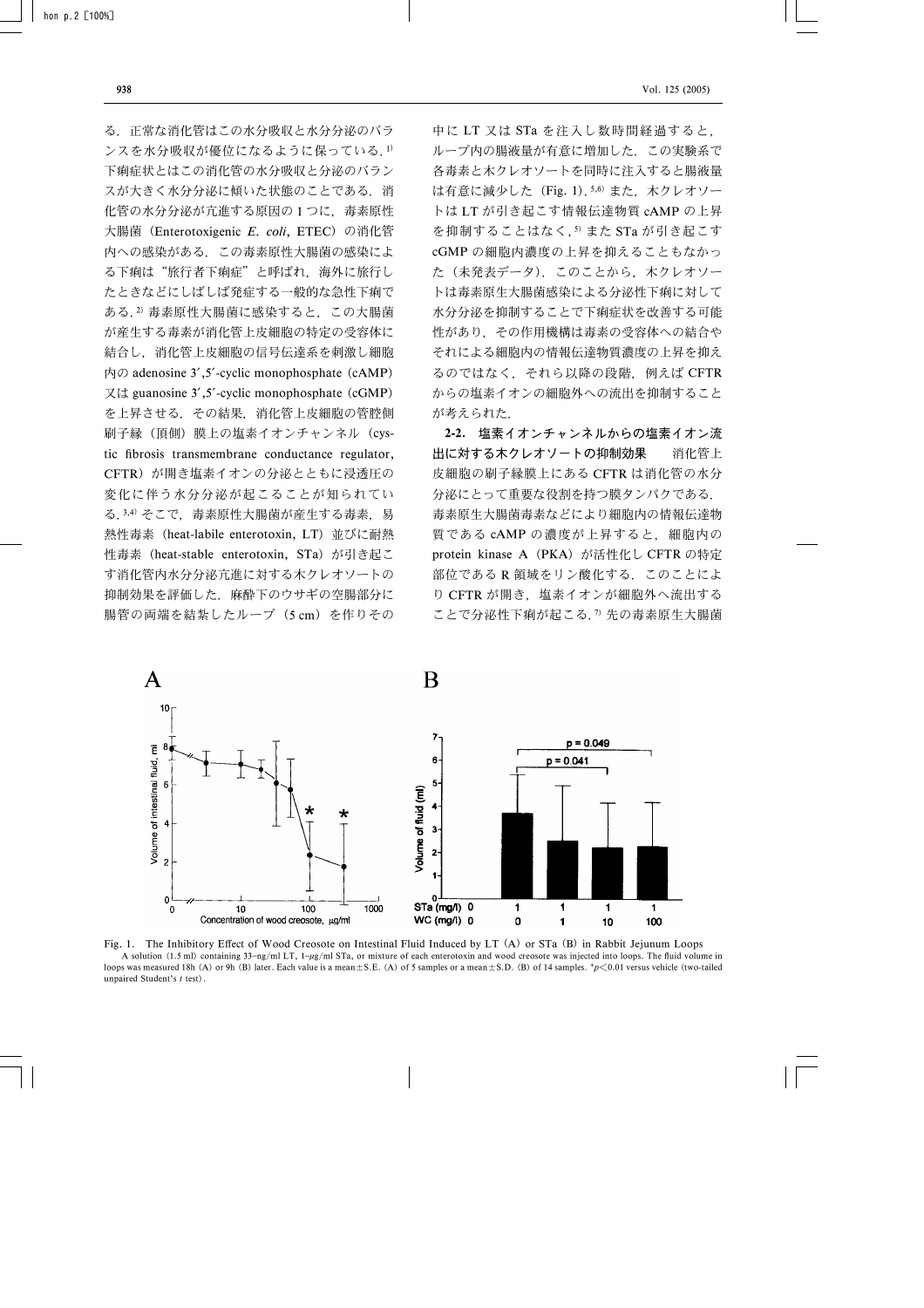毒素(LT, STa)による水分分泌を抑制した実験結 果より、木クレオソートがこの CFTR からの塩素 イオンの細胞外への流出を抑制する可能性が認めら れたため、CFTR を膜上に発現させた培養細胞から の塩素イオン流出に対する木クレオソートの抑制効 果を評価した. この実験で使った細胞は、Mike R. 博士 (West of Glaxo Wellcome Medicines Research Centre, Hertfordshire, UK) より寄贈していただい た細胞で,CFTR が遺伝的に欠損している嚢胞性線 維症(Cystic Fibrosis)患者から樹立した細胞株 CFPAC-18,9) に CFTR の cDNA を遺伝子導入しそ の細胞膜上に CFTR を発現させたものである.10) こ の CFTR (+) 細胞に塩素イオン蛍光指示薬である 1- ( Ethoxycarbonylmethyl ) -6-methoxy-quinolinium bromide (MQAE)を導入し細胞膜透過型 cAMP で ある 8-(4-Chlorophenyl-thio-) adenosine 3′,5′-cyclic monophosphate sodium salt (CPT-cAMP) を加え ると、MQAE による細胞内の蛍光強度が増加し た.11) MQAE は塩素イオンにより消光するため, 塩素イオンが細胞外へ流出すると蛍光強度は逆に増 加する.次に,木クレオソートを添加後,CPTcAMP を添加すると MQAE による細胞内の蛍光強 度の増加が抑制された (Fig. 2).<sup>11)</sup> また, MQAE の代わりに放射性同位元素の<sup>36</sup>Cl を CFTR (+) 細



Fig. 2. The Inhibitory Effect of Wood Creosote on Cl<sup>-</sup> Efflux through CFTR Cl<sup>-</sup> Channels Induced by a Cell-permeable cAMP

Time course of the increase in MQAE fluorescence in CFTR  $(+)$  cells  $(O, \bullet)$  and CFTR  $(-)$  cells  $(\triangle, \bullet)$  loaded with MQAE after addition of 25  $\mu$ mol/ml CPT-cAMP in the presence ( $\bullet$ ,  $\blacktriangle$ ) or absence ( $\circ$ ),  $\triangle$ ) of 30  $\mu$ g/ml wood creosote. As MQAE fluorescence is quenched by Cl<sup>-</sup>, its intensity is inversely related to intracellular Cl<sup>-</sup> concentration. Time course intensity above the basal level (mF) after the addition of CPT-cAMP is shown. Each point represents the mean  $+/-$  S.E. of five samples. \* $p \le 0.05$  and \*\* $p$  $\leq$ 0.01 versus vehicle (two-tailed unpaired Student's t test).

胞に導入し同様の実験を行ったところ,木クレオ ソートは CPT-cAMP 誘発の 36Cl 流出を抑制した. 一方,細胞内 PKA による CFTR のリン酸化に対す る木クレオソートの抑制効果について評価したとこ ろ,木クレオソートは PKA による CFTR のリン酸 化を阻害することはなかった (未発表データ). 以 上のことから、木クレオソートは CFTR に直接作 用し,例えばその構造に変化を与えることにより CFTR からの塩素イオン流出を抑制し,その結果, 消化管内への水分異常分泌を抑制すると考えられた.

3. 木クレオソートの消化管運動に対する効果

3-1. 結腸蠕動運動の異常亢進に対する木クレオ ソートの抑制効果 下痢症状につながる消化管の 水分分泌と水分吸収のバランスと消化管運動は密接 に関係している.1) 消化管運動が異常に亢進すると 消化管内容物の移動速度が増加し,消化管内の滞留 時間が短くなる.その結果,内容物からの水分吸収 が低下し下痢症状になる.特に,結腸の蠕動運動が 亢進すると消化管内容物からの水分吸収が追いつか なくなり,ある一定の粘度を持った正常な糞便が排 泄されず軟便や水様性便を排泄することになる.12) そこで,結腸蠕動運動の異常亢進に対する木クレオ ソートの効果を評価した.マウスの結腸管腔内にガ ラスビーズ(直径 3 mm)を挿入すると,ガラスビー ズ挿入刺激により排便につながる結腸蠕動運動が亢 進しガラスビーズは体外へ排出されることが知られ ており、ガラスビーズを挿入してから排泄されるま での時間を指標として結腸運動に対する薬物の効果 について評価するための動物モデルの 1 つであ る.13―16) ラットに臨床用量の木クレオソートを臨 床と同じ経口投与し 20 分後にガラスビーズを挿入 したところ,ガラスビーズが排泄される時間は木ク レオソート非投与ラットに比べて有意に延長した (Fig. 3).17) このことから,木クレオソートはガラ スビーズ挿入による結腸蠕動運動の亢進を抑制する ことが示された.

3-2. 回腸平滑筋の異常収縮に対する木クレオ ソートの抑制効果 木クレオソートの消化管運動 抑制作用の作用機構を探る目的で,モルモットの摘 出回腸を用いて,様々な平滑筋収縮促進物質による 回腸縦走平滑筋の収縮に対する木クレオソートの抑 制効果を評価した.マグヌス装置の栄養液中に摘出 回腸を縦走筋方向に吊るしキモグラフォンで平滑筋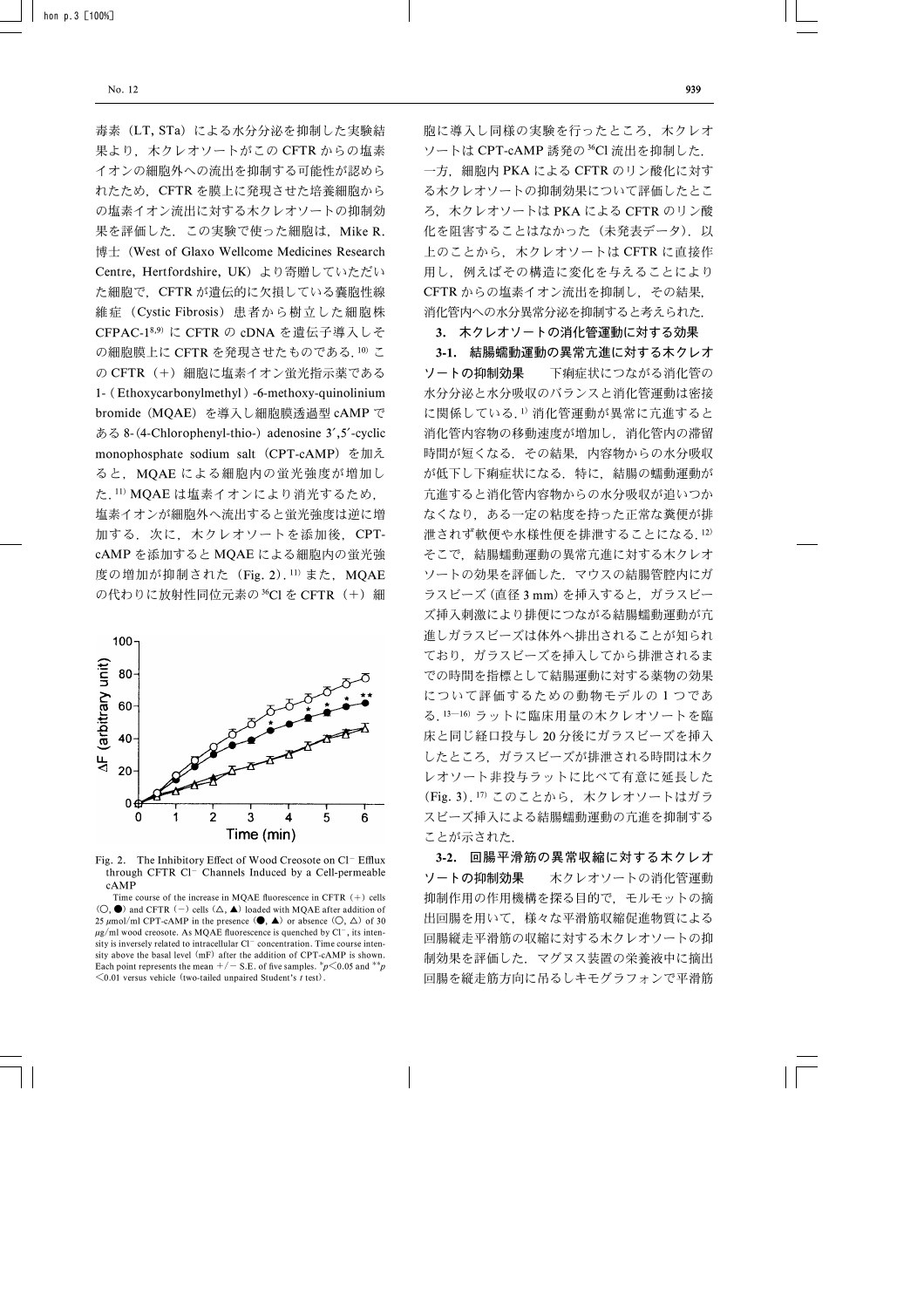

Fig. 3. The Inhibitory Effect of Wood Creosote on Colonic Excretory Motility Accelerated by the Insertion of a Glass Bead in Mice Various doses of wood creosote (●), loperamide (○), or 20  $\mu$ g/kg clonidine (▲, positive control) were administered orally 30 min before the insertion of a bead into mice colon. Each point represents the mean  $\pm$  S.E. of 10 samples. \*p<0.05 versus respective vehicle (two-tailed unpaired Student's t test).

の運動を記録する実験系で,アセチルコリン,ブラ ジキニン、セロトニン、又は塩化バリウムと言った 平滑筋収縮促進物質を添加すると平滑筋の収縮が観 測できた.そこで,木クレオソートをあらかじめ添 加した後,それら刺激促進物質を添加したところ, 木クレオソートは各刺激物質による平滑筋収縮を抑 制した (Fig. 4).<sup>18)</sup> また、電気刺激により誘発した 回腸平滑筋収縮も抑制することが分かった(Fig. 5).18)

3-3. 平滑筋細胞内カルシウム濃度上昇に対する 木クレオソートの抑制効果 平滑筋が収縮する第 1 段階としてアセチルコリンなどの情報伝達物質が 引き金となって,筋小胞体からの細胞内の貯蔵カル シウムイオンの放出又は L 型カルシウムチャンネ ル(電気刺激などによる平滑筋の脱分極では電位依 存性カルシウムチャンネル)を介する細胞外カルシ ウムイオンの流入が起こる.19) 次に細胞質内のカル シウムイオンはカルモジュリンと結合してカルシウ ム・カルモジュリン複合体を形成し,この複合体は ミオシン軽鎖リン酸化酵素(myosin light chain kinase, MLCK) を活性化することによりミオシン 軽鎖の 19 番目のセリンをリン酸化する.20,21) この ミオシン軽鎖のリン酸化はミオシン頭部の構造を変 化させミオシン ATPase 活性が上昇し、結果的に平 滑筋の収縮が起こるとされている. 22) また、細胞内



Fig. 4. The Inhibitory Effect of Wood Creosote on Longitudinal Contractions Induced by Various Drugs in Guinea Pig Ileum Segments

Various concentrations of wood creosote were added in the bath hangingileum segments 3 min before the addition of various drugs:  $5.4 \mu M$  nicotine ( $\triangle$ ), 0.027  $\mu$ M acetylcholine ( $\bigcirc$ ), 0.054  $\mu$ M histamine ( $\blacksquare$ ), 0.017  $\mu$ M bradykinin (○),  $0.52 \mu M$  serotonin (□), or 33  $\mu M$  BaCl<sub>2</sub> (△).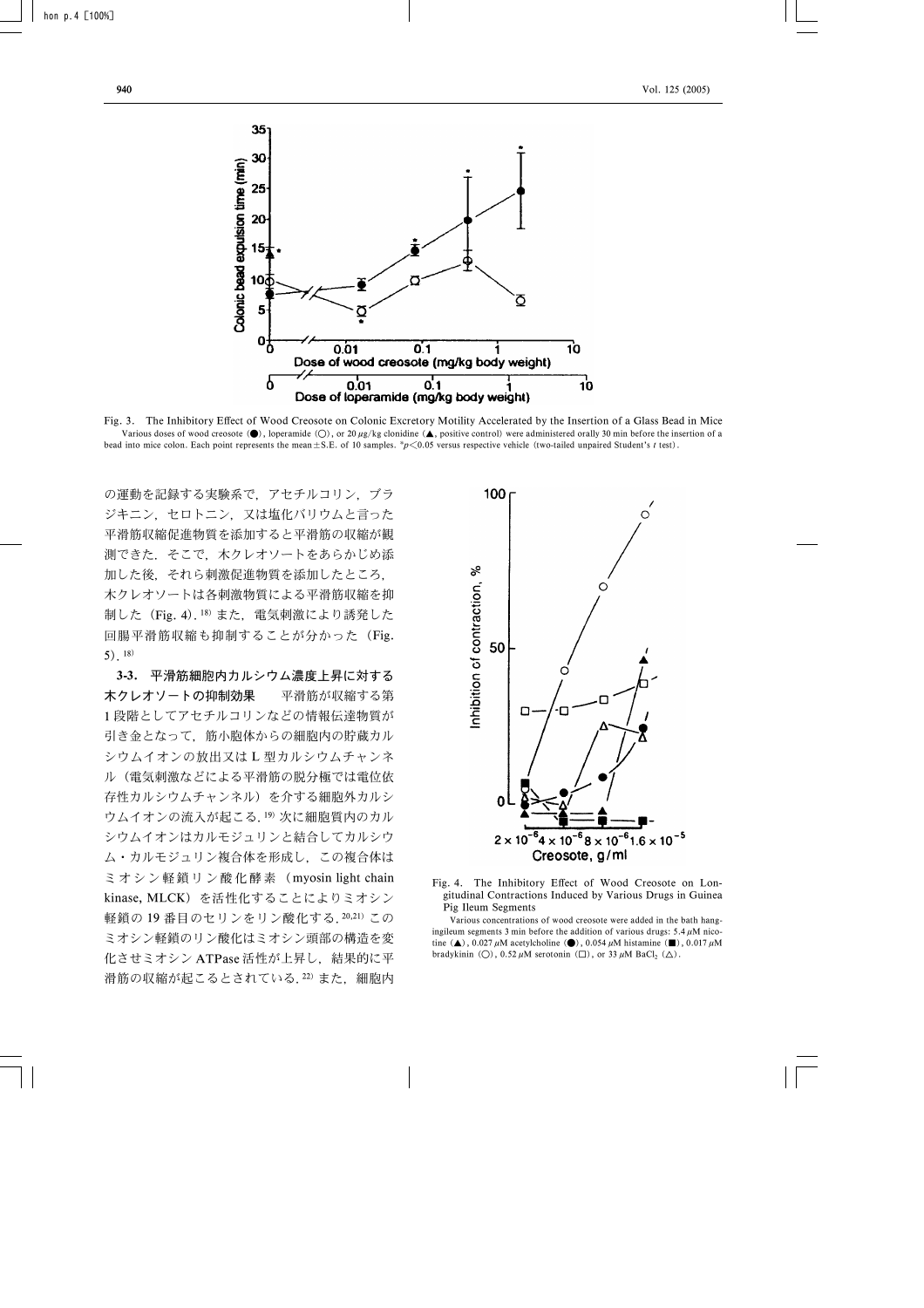

Fig. 5. The Inhibitory Effect of Wood Creosote on Electrically Stimulated Longitudinal Contraction in Guinea Pig Ileum Segments The ileum segments hung in bath were stimulated with a train of 20 volt rectangular pulses (0.1 ms, 6 cycles/min). Various concentrations of wood creosote were added into the bath at the point as shown by dot.

カルシウムイオン濃度がおよそ 100 nM 以下になる と,カルシウム・カルモジュリン複合体が分離しミ オシン短鎖リン酸化酵素は不活性化し,合わせてミ オシン軽鎖脱リン酸化酵素(myosin light chain phosphatase, MLCP)活性が優位になり、ミオシン は脱リン酸化されて,結果として弛緩が起こる.23) 木クレオソートは様々な刺激による平滑筋収縮を抑 制したことから,平滑筋収縮において必須となる平 滑筋細胞内カルシウムイオン濃度の上昇について木 クレオソートが影響を及ぼしている可能性が考えら れる.そこで,アセチルコリン誘発の平滑筋細胞内 カルシウム濃度上昇に対する木クレオソートの抑制 効果を評価した.縦走筋,輪状筋を含むモルモット の結腸組織片に膜透過型のカルシウム蛍光指示薬 Fura-2 acetoxymethyl ester (Fura-2 AM)を導入し た後、アセチルコリンを添加したところ組織片の蛍 光強度が上昇した. そこで、アセチルコリン添加後 に木クレオソートを添加したところアセチルコリン による蛍光強度の増加は有意に抑制された (Fig. 6).24) 念のため,平滑筋収縮機構に関与する,カル





Various concentrations of wood creosote or vehicle were added into the recording chambers attaching colonic smooth muscle sheets 6 min after the addition of  $10^{-6}$  M acetylcholine (ACh). Each point represents a mean $\pm$ S.E. of 5—8 samples.  $p \leq 0.05$  versus vehicle (Student's t test).

シウム・カルモジュリン複合体の生成,カルシウ ム・カルモジュリン複合体の MLCK の活性化, そ して MLCK のミオシン軽鎖のリン酸化過程に対す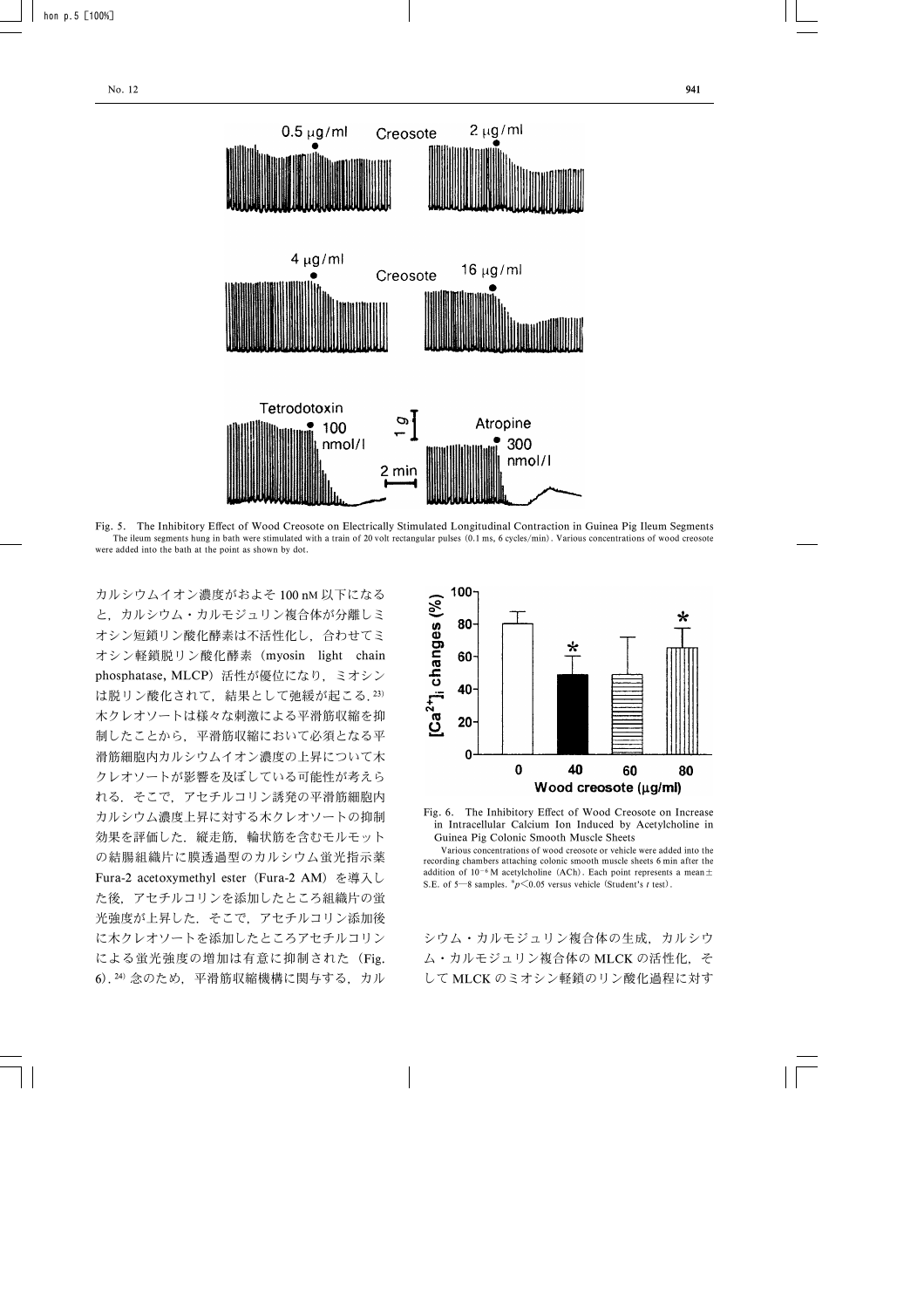る木クレオソートの抑制効果, 及び MLCP のリン 酸化ミオシン軽鎖の脱リン酸化過程に対する木クレ オソートの促進効果を評価したが,それぞれの過程 に対して薬理効果は示さなかった(未発表データ). 以上のことから,木クレオソートは平滑筋細胞内の カルシウムイオン濃度上昇を下げること,例えば L 型カルシウムチャンネルによる細胞内へのカルシウ ムイオン流入を抑えることにより平滑筋の収縮を抑 制し,消化管の異常運動を抑えることが示唆された.

## 4. 木クレオソートの殺菌効果

木クレオソートは胃腸薬承認基準に止瀉薬の中の 殺菌剤に分類されていることからも分かるように, 長年に渡って消化管内に繁殖した食中毒原因菌の殺 菌効果を期待して使われてきた. そこで、木クレオ ソートの殺菌効果について評価することとした. 特 定微生物を含む 7 種類の菌体(Escherichia coli, Pseudomonas aeruginosa, Staphylococcus aureus, Salmonella enteritidis, Bifidobacterium bifidum, Bacillus subtilis BN, Enterococcus faecium)につい て木クレオソートの最小発育阻止濃度(minimum inhibitory concentration, MIC)と最小殺菌濃度 (minimum bactericidal concentration, MBC) を求め ることとした. 10<sup>8</sup> CFU (colony forming unit) の各 菌株を木クレオソート含有の各菌株での最適培地に 塗布し一定時間培養後,5 CFU 以下となった培地 中の木クレオソートの濃度を MIC とした.一方, 106 CFU/ml の各菌株を木クレオソート・生理食塩 溶液に添加し 2 時間攪拌後,102 CFU を最適培地で 一定時間培養する.そして,生理食塩水のみで処理 した場合のコロニー数の 1/1000 以下となる木クレ オソートの濃度を MBC とした. なお、この評価方 法は日本化学療法学会が設定したカンテン培地希釈 法の標準法に準拠している. この結果, MIC, MBC ともに 2―4 mg/ml の範囲であった(Table 1). そこで、木クレオソート服用後に消化管内でこ の濃度に到達するかどうか問題となる.ブタにヒト の臨床用量である 2 mg/kg の木クレオソートを経 口投与し 1 時間後に胃,十二指腸,上部空腸内の木 クレオソートの濃度を測定したところ,それぞれの 部位で 114, 39, <8 μg/ml であった (未発表デー タ).動物種の違いはあるかもしれないが,木クレ オソートを臨床用量服用しても消化管内の食中毒菌 を殺菌できる濃度に到達しないことが強く示唆され

Table 1. Antibacterial Activity of Wood Creosote

| Microorganisms          |   | $MIC(mg/ml)$ $MBC(mg/ml)$ |
|-------------------------|---|---------------------------|
| Escherichia coli        | 2 | 3                         |
| Pseudomonas aeruginosa  |   |                           |
| Staphylococcus aureus   |   |                           |
| Salmonella enteritidis  | 2 | 2                         |
| Bifidobacterium bifidum |   |                           |
| Bacillus subtilis BN    |   | 2                         |
| Enterococcus faecium    |   |                           |

た.また,このブタの消化管内濃度付近での木クレ オソート (128 ng/ml) における細菌の発育抑制効 果について評価したところ、赤痢菌,ピロリ菌,乳 酸菌を始め 70 種類の細菌について発育抑制効果は 認められなかったことからもこのことは支持された (未発表データ).

5. 木クレオソートとロペラミドの薬理効果の比 較

ロペラミド25)は消化管の異常運動改善薬として消 化器病の分野ではよく知られた薬である. そこで, 木クレオソートとロペラミドとの薬理効果について 比較評価を行った.

5-1. 消化管内イオン分泌亢進に対する木クレオ ソートとロペラミドの抑制効果比較 アセチルコ リンは分泌促進物質の 1 つであり消化管上皮細胞の 塩素イオン分泌を亢進することが分かっている.26) ラットの摘出空腸と結腸をウッシングチャンバーに 装着しアセチルコリンを漿膜側に添加すると、空腸 と結腸の両方において短絡電流値(short circuit current, Isc) が上昇した. そこで、木クレオソート 又はロペラミドを漿膜側に添加した後,アセチルコ リンを同じく漿膜側に添加すると,アセチルコリン による Isc 値の上昇は両方の組織片において抑えら れたが,空腸ではロペラミドが,結腸では木クレオ ソートの方が抑制効果は高かった (Fig. 7). 27) この ことから、木クレオソートは空腸と結腸において水 分異常亢進を抑制するが,その抑制効果は結腸で優 位であり,その効果はロペラミドよりも有効である ことが示唆された.

5-2. 結腸蠕動運動の異常亢進に対する木クレオ ソートとロペラミドの抑制効果比較 前述のマウ スの結腸にガラスビーズを挿入し結腸運動を亢進さ せる実験系17)で臨床用量の経口投与における抑制効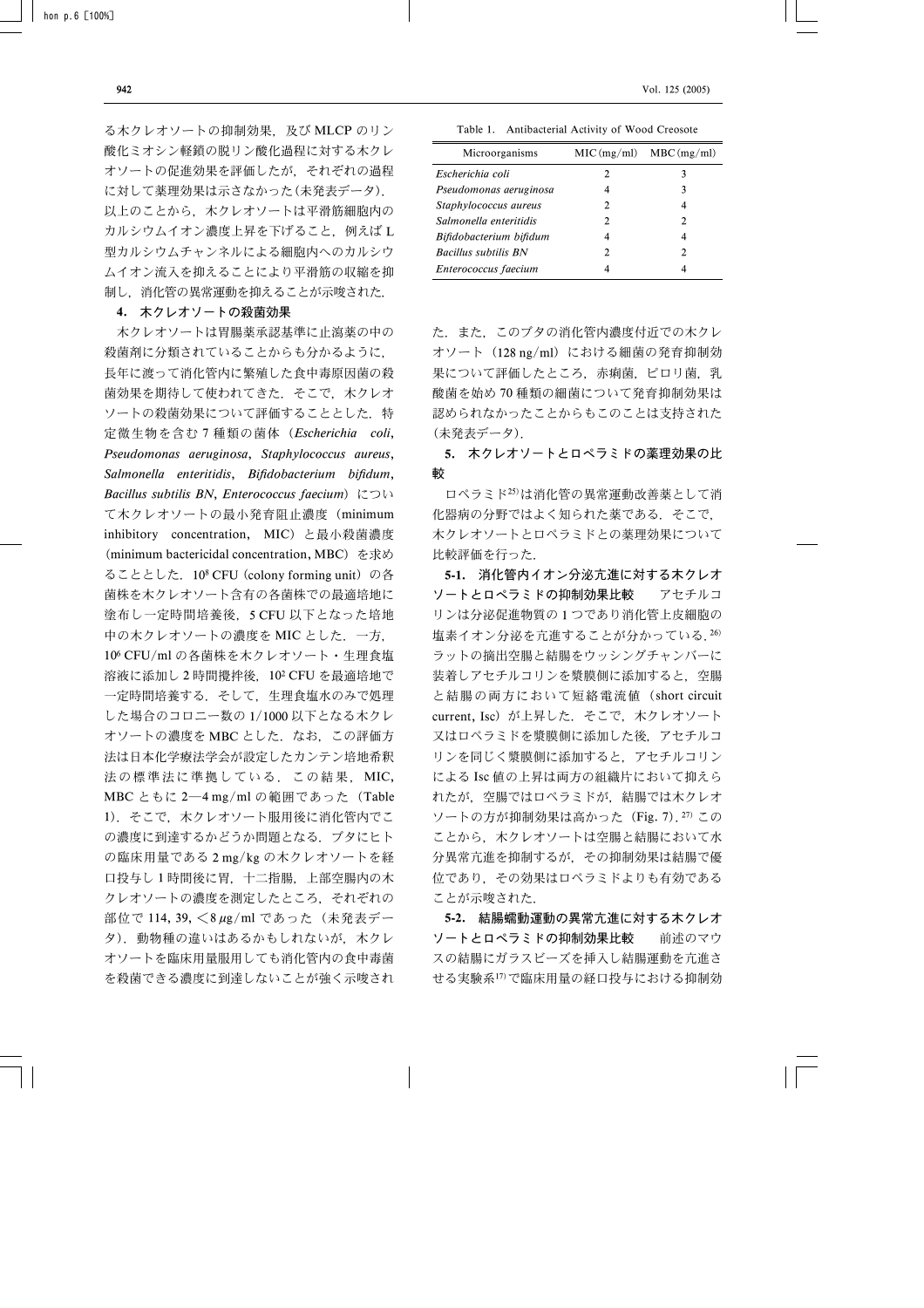

Fig. 7. Comparison of Inhibitory Effects of Wood Creosote and Loperamide on Mucosal Ion Secretion in Rat Jejunum (A) and Co $lon (B)$ 

Various concentrations of wood creosote or loperamide were applied to the serosal bathing solution 10 min before application of 100  $\mu$ M acetylcholine (ACh) to serosal bathing solution. Each point represents a mean $\pm$ S.E. of 6 samples. \*p<0.05 versus vehicle (unpaired Student's t test).

果を比較したところ,木クレオソートの方がロペラ ミドよりガラスビーズ排出時間が有意に延長した (Fig. 3).17) なお,木クレオソートとロペラミドの 臨床用量が異なることから,この図の横軸は各薬物 の臨床用量を比較できるように各薬物で別のものと した.このことから結腸蠕動運動の異常亢進に対す る抑制効果では木クレオソートの方がロペラミドよ りも有効であることが示唆された.

5-3. 空腸蠕動運動に対する木クレオソートとロ ペラミドの抑制効果比較 消化管蠕動運動を測定 する一般的な動物実験の 1 つとしてチャーコール ミール(炭懸濁液)を経口投与しその消化管内の移 動距離を指標とする方法がある.28,29) 木クレオソー ト又はロペラミドを経口投与した後. チャーコール ミールを経口投与し,一定時間後のチャーコール ミールの小腸内移動距離を測定したところ,ロペラ ミドは移動距離を短縮したのに比べて,木クレオ ソートは一部の濃度でわずかに移動距離を短縮した 以外は移動距離に影響を及ぼさなかった (Fig. 8).18) このことから,木クレオソートは小腸部分の 正常な蠕動運動を抑制することはなく,むしろロペ ラミドの方が正常な蠕動運動を抑制することが示唆 された.これは,ロペラミドが強力な蠕動運動抑制 剤であることを示しているが,正常蠕動運動にまで 影響を及ぼしていることからその服用には注意が必 要であると考えられる.

# 6. ヒトでの非特異的急性下痢症状に対する木ク レオソートの効果

以上のことから,木クレオソートの薬理効果の本 態は消化管の蠕動運動異常並びに水分異常分泌の抑 制効果であることが分かった.一方,木クレオソー トは胃腸薬承認基準収載の薬であることから、最新 の医薬品の臨床試験の実施基準(good clinical practice, GCP)での臨床試験は実施されていなかった. 消化管の蠕動運動異常亢進や水分分泌異常亢進は下 痢を誘発することが知られている.12) そこで,非特 異的急性下痢患者での臨床治験(二重盲検法)を行 い、その臨床効果をロペラミドと比較評価した. 臨 床治験は米国とメキシコの 12 施設でインフォーム ドコンセントした 18 歳以上 45 歳以下の男女につい て実施した.この結果,木クレオソートの服用によ る下痢症状改善率 (improved diarrhea) はロペラ ミド服用での症状改善率と比較して統計的に有意差 は認められなかった. 腹痛症状の改善率(improved or resolved abdominal cramping) について は木クレオソートの方が有効であり,排便頻度の改 善率 (overall stool frequency) についてはロペラ ミドの方が有効であった (Fig. 9). 30) 腹痛改善効果 は木クレオソートの方がロペラミドよりも有効であ ったが,これは,結腸の異常運動が腹痛に関連して いることが健常人と過敏性腸症候群との比較で報告 されていることから,31) 薬理学的動物実験において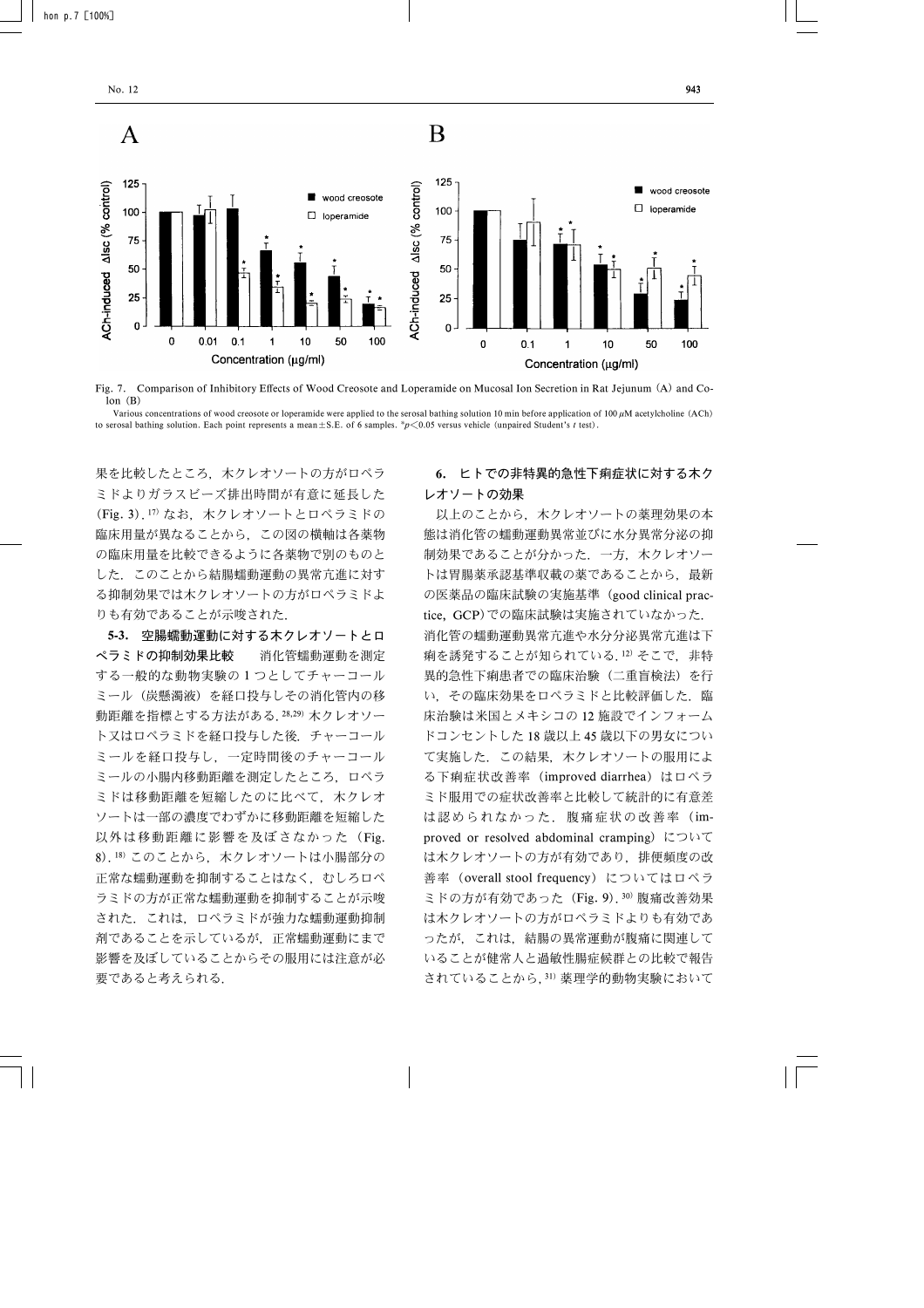

Fig. 8. Comparison of Effects of Wood Creosote and Loperamide on Small Intestinal Motility in Mice Various doses of wood creosote (●) or loperamide (○) were administered orally 30 min before oral administration of 50 g/l charcoal meal. The moving distance of charcoal meal from the pylorus was measured 1 h after the administration of charcoal meal in mice. Each point represents a mean $\pm$ S.E. of 10 samples. \*p  $\leq$ 0.05 versus vehicle (two-tailed unpaired Student's t test).



Fig. 9. Comparison of Antidiarrheal Medication of Wood Creosote or Loperamide in Patients with Acute Nonspecific Diarrhea \*Number of patients in this analysis: 60 and 62 in wood creosote and loperamide groups, respectively;  $\frac{1}{2}$   $\leq$  0.04 between groups (Fisher extract test),  $\frac{1}{2}$   $\leq$  0.038 between groups (Fisher extract test), § number of patients in this analysis: 53 and 59 in the wood creosote and loperamide groups respectively.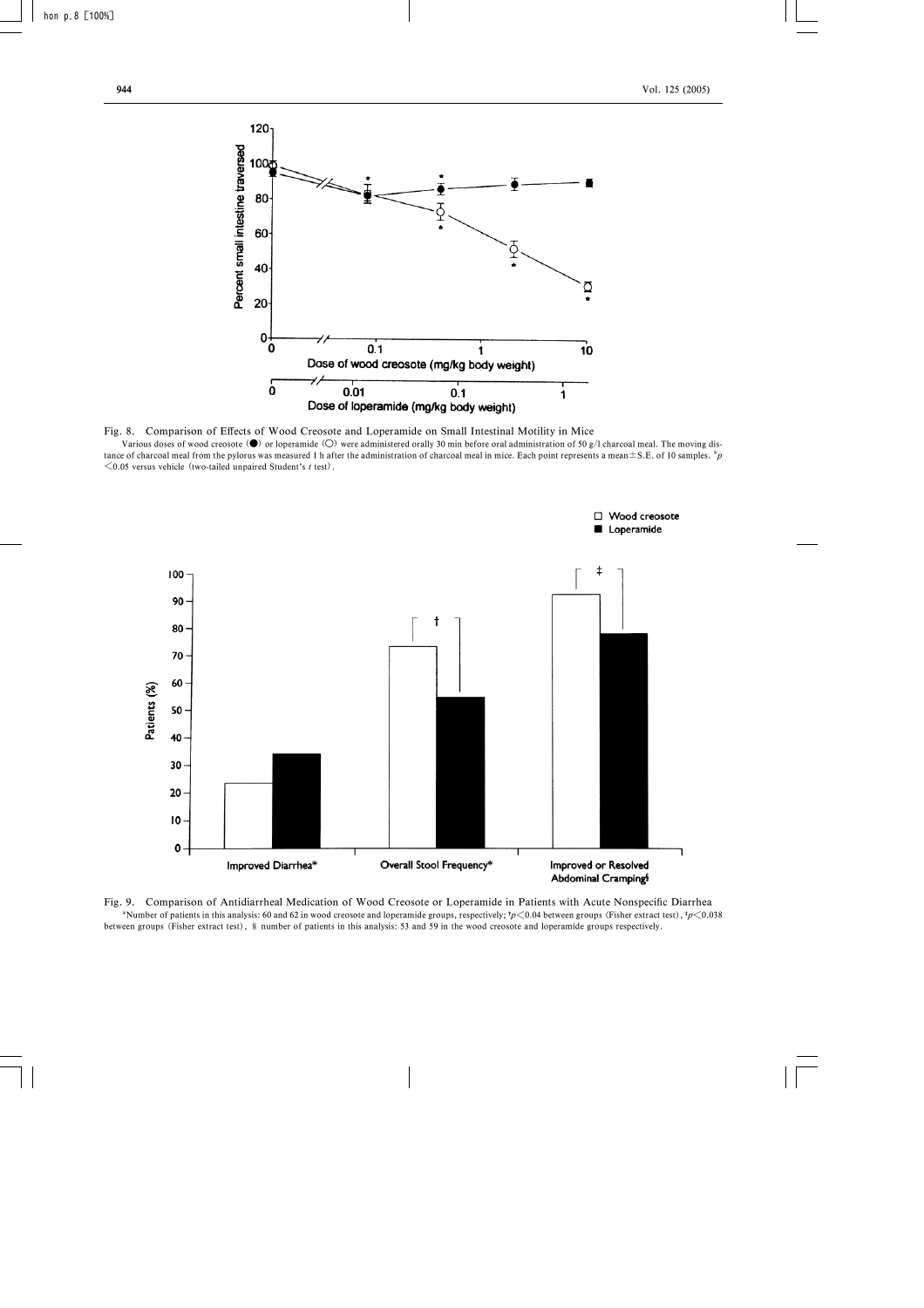結腸蠕動運動の異常亢進に対する抑制効果がロペラ ミドに比べて強かった木クレオソートが,結腸部分 の異常運動由来の腹痛をより改善したと推測でき る. 木クレオソートの下痢症状改善効果は、薬理学 的動物実験で示してきたように,下痢の原因となる 消化管の異常運動の抑制並びに水分分泌亢進の抑制 効果によるものと考えられる.木クレオソートの排 便回数改善効果についてはロペラミドのそれよりも 劣っているが,先の動物実験においてロペラミドは 小腸の正常な消化管運動をも抑制し内容物の移動を 遅らせる強い効果を有していたため,排便回数が普 段の生活での正常回数より低下している患者が含ま れているのかもしれない.ロペラミドの副作用に便 秘があることはよく知られている.この臨床試験に おいて,木クレオソートの下痢症状の改善効果はロ ペラミドと統計的な差は認められず腹痛改善効果は ロペラミドより優れていることから,木クレオソー トを治療薬として使用することは有効であると考え られる.

### 7. ストレス性下痢に対する抑制効果

衛生状態の悪い地域(災害発生地域や紛争地域) では、感染性下痢などの急性下痢が問題32)となって いるが,ストレス社会と言われる現代社会において は過敏性腸症候群(IBS)などの慢性下痢が注目を 集めるようになってきた.IBS はストレスと密接に 関係していることが報告されており,33,34) ストレス によってその症状が悪化することが知られてい る.35) ヒトはストレスを感じると様々な生体反応を 起こし,消化器に関係した反応においては,摂食障 害(拒食症や過食症),水分分泌亢進による下痢,

それに下部消化管運動の異常亢進による腹痛や下痢 がある.34) すなわち,ストレスは消化管において水 分分泌と消化管運動の両方を異常亢進することが分 かっている.また、動物でのストレス性下痢モデル は,ストレス性下痢治療薬だけでなく下痢型 IBS 治療薬の基礎的な薬効評価にも使われている.36,37) そこで,ラットにおけるストレス誘発の水分分泌と 下部消化管の運動亢進に対する木クレオソートの抑 制効果について評価した.

7-1. ストレス誘発の消化管内イオン分泌亢進に 対する木クレオソートの抑制効果 まずストレス 誘発の消化管内水分異常分泌に対する木クレオソー トの抑制効果を評価した.ラットにストレスを負荷 すると消化管内に塩素イオン分泌を伴う水分分泌を 起こすことが報告されている.38) そこで,ストレス 感受性の高いラットに冷却拘束ストレス(cold restraint stress, CRS)38)を負荷したのちに空腸又は結 腸を摘出し,その筋層を除去した切片をウッシング チャンバーに装着して消化管上皮細胞の漿膜側と粘 膜側の電位差をゼロにした状態(voltage clump) でイオンの動きを電気的に測定した.この電気的な 指標は短絡電流(short circuit current, Isc)と呼ば れ,消化管管腔内への陰イオン流出(消化管の場合 は主に塩素イオンがそれにあたる)が起こると短絡 電流は上昇するように設定されている.39) 冷却拘束 ストレスを負荷されたラットの空腸及び結腸の短絡 電流値はストレスを負荷していないラットのそれに 比べて優位に大きくなっていた.そこに木クレオ ソートを漿膜側又は粘膜側に累加的に添加していく と,空腸及び結腸の短絡電流値は濃度依存的に減少 した (Fig. 10).40) このことから, 木クレオソート はストレス誘発の消化管内水分分泌異常亢進を抑制 する可能性が示唆された.また,木クレオソートは 粘膜側添加よりも漿膜側添加での抑制効果を示す濃 度が低いことから,漿膜側からの抑制作用が優位で あると考えられ,臨床において経口投与される木ク レオソートは,胃などの上部消化管から血中に移行 し,血中を介して薬理効果を発現することが推測で きた.

7-2. ストレス情報伝達ペプチド誘発の結腸運動 亢進に対する木クレオソートの抑制効果 続い て,ストレス誘発の消化管運動亢進について実験を 行うこととした.ラットにストレスを負荷すると糞 便排泄が促進することが知られている.36,41) このス トレス誘発の糞便排泄亢進は,副腎皮質ホルモン遊 離因子 (corticotropin-releasing factor, CRF) の受 容体拮抗剤の脳室内投与によって抑えられることか ら,42) CRF はストレス誘発の糞便排泄すなわちス トレス誘発の結腸運動異常亢進に関する脳内情報伝 達物質の1つとして重要視されている. そこで. CRF 脳室内投与による大腸運動亢進に対する木ク レオソートの抑制効果を無麻酔非拘束状態のラット における内圧測定法43)により観測できる空腹期運動 様収縮の頻度(Frequency)を指標として評価した. 木クレオソートを静脈内投与した後 CRF を脳室内 投与したところ、空腹期運動様収縮の頻度 (Fig.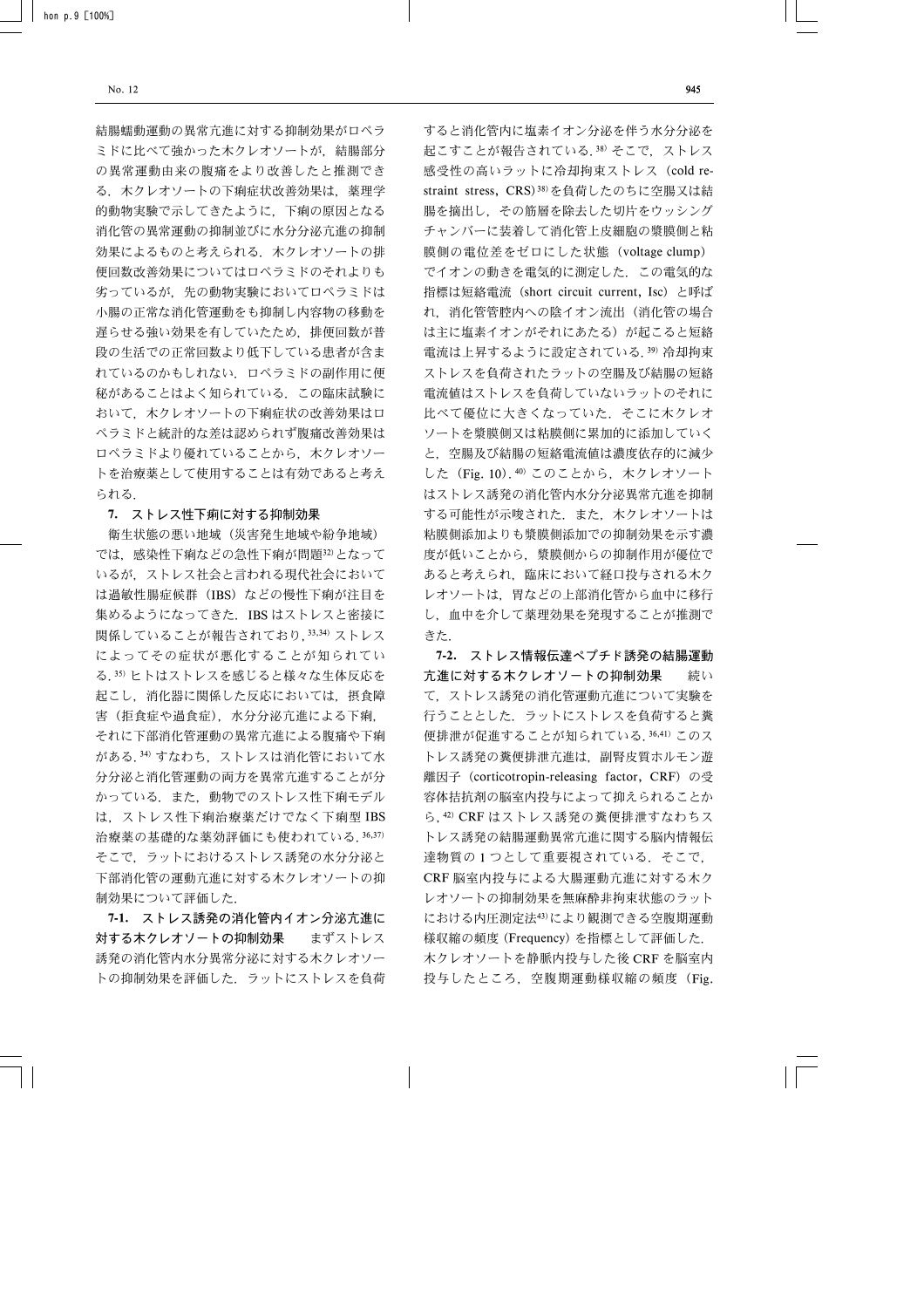

Fig. 10. The Inhibitory Effect of Wood Creosote on Intestinal Mucosal Ion Secretion in Cold Restraint Stressed Rats Various concentrations of wood creosote ( $\blacksquare$ ) or vehicle ( $\Box$ ) were applied to the mucosal (A and C) or serosal (B and D) bathing solution clamping rat jejunal (A and B) or colonic (C and D) mucosal sheet. Each point represents a mean  $\pm$  S.E. of 6 samples.  $\sqrt[p]{6}$  >  $\sqrt[3]{6}$  versus vehicle (one-way ANOVA followed by Dunnet's test).



Fig. 11. The Inhibitory Effect of Wood Creosote on Colonic Motor Activity Stimulated by Intracerebroventricular Injection of CRF in Conscious Rats

Various concentrations of wood creosote or vehicle were administered intravenously  $(i, v, )$  5 min before intracerebroventricular injection  $(i, c, v, )$  of 0.25 nmol CRF in rats. 5  $\mu$ g wood creosote alone was administered intravenously in rats. Normal rats were given no drugs. Each point represents a mean $\pm$ S.E. of 8–12 samples.  $\sqrt[4]{60.05}$  versus CRF *i.c.v.* plus vehicle *i.v.* (one-way ANOVA followed by Dunnet's multiple-range test).

11)は近位並びに遠位結腸の両方で抑制され、排泄 糞便個数も減少した.44) この実験において抑制効果 を示した木クレオソートの血中濃度は,ラットの体 循環血液量から推定すると 0.1 mg/ml と考えられ, これはヒトが臨床用量を経口で服用した際の血中濃 度45)とほぼ同じである。すなわち、経口投与された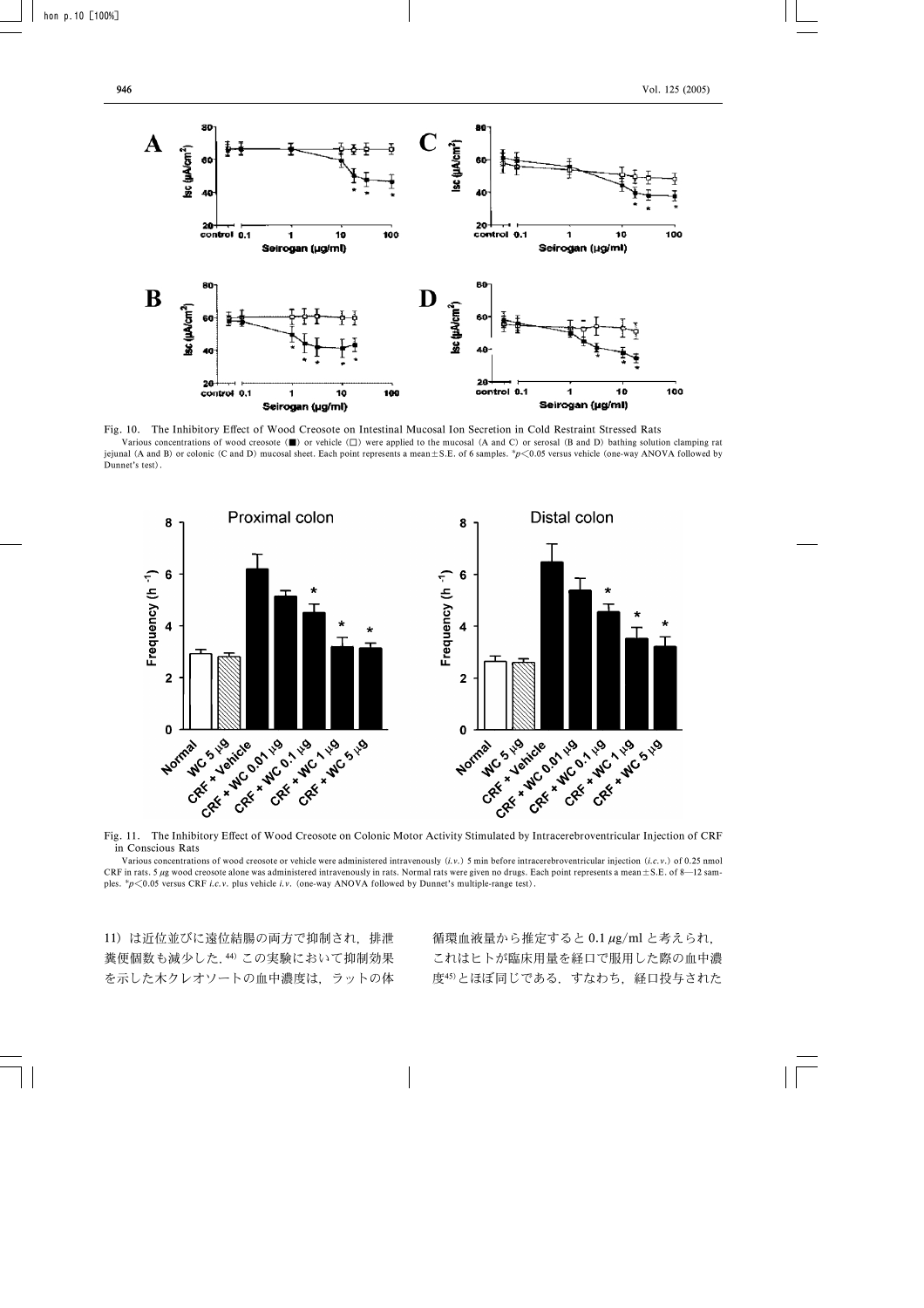木クレオソートは,消化管で吸収され血中に移行し 大腸異常運動に対する抑制効果を発現することが分 かった.今回の実験において,臨床用量の約 5 倍量 の木クレオソートのみを静脈内投与しても正常な結 腸運動を抑制することはなかった.44) マグヌス装置 での空腸,回腸並びに結腸の縦走筋を使った in vitro 実験において、木クレオソートは消化管の自 発運動に対して抑制効果を示した.この結果は今回 の実験結果と食い違っているが,自発運動を抑制し た木クレオソートの 50%抑制濃度は 13-28 μg/ml の範囲であり,46) 今回の薬理活性を示した濃度より も 100 倍高い濃度であることがその原因であると考 えられる.

これらのことから,木クレオソートはストレス誘 発の結腸運動異常亢進を正常運動のレベルまで抑制 することが示唆された.また,結腸運動を正常化す るということは,ストレスによる結腸異常運動由来 の腹痛を改善する可能性も期待できる. 以上のスト レス実験の結果から,木クレオソートはストレス性 下痢の治療薬として期待でき,下痢型過敏性腸症候 群の治療薬としての可能性も示唆された.今までの 薬理効果試験において示されてきた消化管運動や水 分分泌に対する木クレオソートの抑制効果濃度に比 較して,今回の CRF 誘発の大腸運動亢進に対する 抑制濃度は約10倍低くなっている. これは、平滑 筋細胞内のカルシウムイオン濃度上昇を下げること 以外の作用機序が、CRF 誘発の大腸運動亢進に対 する抑制効果に関しては存在すると考えられる. 木 クレオソートを静脈内投与した非拘束意識下ラット から得られた脳脊髄液から木クレオソートの主要成 分の増加は認められなかった(未発表データ). 脳 内 CRF による大腸運動亢進に関する情報伝達経路 のうち抹消部位での情報伝達物質はいまだ解明され てはいないが,セロトニン受容体の関連が指摘され ている.47) 木クレオソートがこのセロトニン受容体 に作用している可能性はある。しかしながら、木ク レオソートの作用機序解明のために更なる実験を行 っていく必要はある.

## 8. 木クレオソートの安全性に関する知見

木クレオソートは石炭クレオソートとよく混同さ れ,最近でも発がん性の疑いがあると誤解されてき た.そこで,現代の医薬品の安全性に関する非臨床 試験の実施の基準(good laboratory practice, GLP)

に従って発がん性の評価を行った.ラットに木クレ オソートを 20, 50, 200 mg/kg 体重を毎日, 96-103 週間連続投与した結果,腫瘍形成は認められなかっ た.48) 次に最新の GCP に従って,ヒトにおける安 全性について評価した. 米国において健常人 (18– 45 歳)に木クレオソート含有錠剤(1 錠当たり 45 mg)を 1―5 錠(45―225 mg,各群 6 名)又はプラ セボ錠,1―5 錠(各群 2 名)を 1 回服用させたと ころ,血圧,心拍数,心電図に異常は認められなか った.49) また,血液性化学検査の結果,2 錠服用の 1名のみ代謝関連の酵素量の増加が認められ、頭痛 やめまいの軽い穏やかな有害事象がわずかに認めら れたが(Table 2),いずれも重度な副作用ではな く,49) 木クレオソートは非常に安全な薬であると判 断できた.続いて米国において、健常人 (18-45 歳)に木クレオソート含有錠剤(1 錠当たり 45 mg) を 1―5 錠(45―225 mg,各群 9 名)又はプラセボ 錠, 1–5錠 (各群3名)を2時間おきに5回服用 させたところ,味覚異常や眠気などの軽い有害事象 が認められたが,木クレオソートの臨床用量の範囲 (45-135 mg) においては頭痛の 2名のみであった (Table 3).50) このことから,木クレオソートを連 続投与した場合でも安全な薬であると判断できた. なお,臨床試験においては,ヘルシンキ宣言に準拠 し,またインフォームドコンセントを実施している.

#### 9. おわりに

われわれの 10 年以上に渡る様々な研究により, 木クレオソートは消化管運動抑制効果及び消化管内 水分分泌抑制効果を有することが分かった.一方, 臨床用量を服用した場合,下痢を引き起こす外来性 細菌を殺菌するのに必要な消化管内有効濃度に到達 しないことが分かった.このことから,木クレオ ソートの止瀉効果は消化管内の殺菌効果によるもの ではなく,消化管運動異常亢進に対する抑制効果と 水分分泌異常亢進に対する抑制効果の 2 つの抑制効 果によって成り立っていると結論付けることができ る.これは,木クレオソートの止瀉作用に対する新 しい知見であり,木クレオソートは殺菌効果による 止瀉薬であると言う今までの定説を覆すものであ る.臨床試験において,木クレオソートの腹痛改善 効果は,消化管運動抑制薬として著名であるロペラ ミドよりも有効であることが示され,それは,消化 管運動抑制効果に基づく臨床効果であると考えられ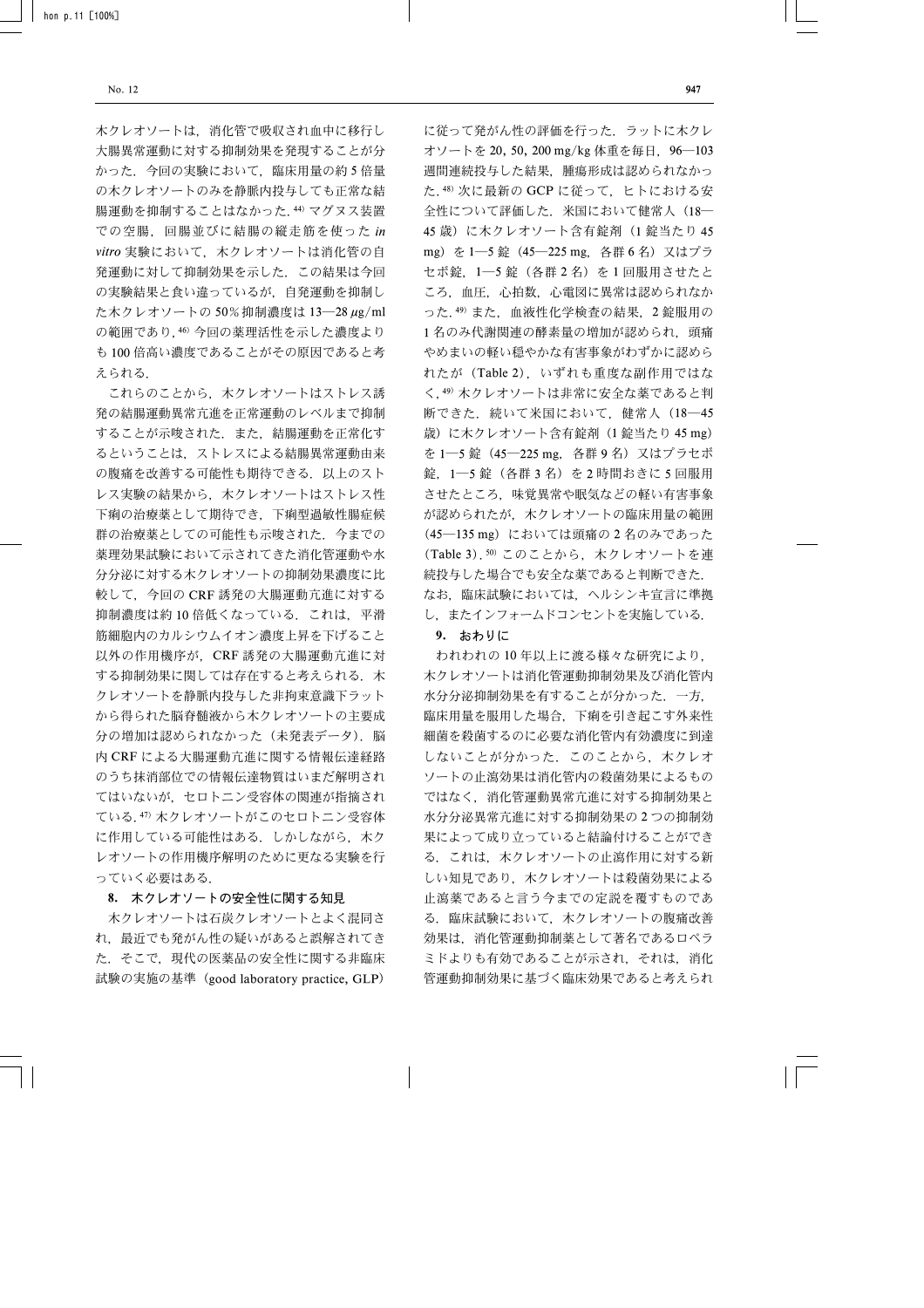|                                                    | Wood creosote dose (mg) |                  |                  |                  | Men            | Women            | All              |                      |                     |
|----------------------------------------------------|-------------------------|------------------|------------------|------------------|----------------|------------------|------------------|----------------------|---------------------|
| Adverse event by body system                       | 45<br>$(n=6)$           | 90<br>$(n=6)$    | 135<br>$(n=6)$   | 180<br>$(n=6)$   | 225<br>$(n=6)$ | only<br>$(n=22)$ | only<br>$(n=8)$  | subjects<br>$(n=30)$ | Placebo<br>$(n=10)$ |
| Body as a whole                                    |                         |                  |                  |                  |                |                  |                  |                      |                     |
| Asthenia                                           | $\mathbf{0}$            | $\mathbf{0}$     | 1                | $\mathbf{0}$     | $\mathbf{1}$   | $\mathbf{1}$     | $\mathbf{1}$     | 2                    | $\theta$            |
| Headache                                           | 1                       | $\mathbf{0}$     | $\Omega$         | 1                | $\overline{2}$ | 4                | $\mathbf{0}$     | 4                    | 1                   |
| Infection                                          | $\Omega$                | $\theta$         | 1                | $\Omega$         | $\theta$       | $\theta$         | $\mathbf{1}$     | 1                    | $\Omega$            |
| Back pain                                          | 1                       | $\mathbf{0}$     | $\boldsymbol{0}$ | $\boldsymbol{0}$ | $\mathbf{0}$   | $\mathbf{1}$     | $\boldsymbol{0}$ | $\mathbf{1}$         | $\theta$            |
| Digestive                                          |                         |                  |                  |                  |                |                  |                  |                      |                     |
| Diarrhea                                           | $\mathbf{0}$            | $\mathbf{0}$     | $\mathbf{0}$     | 1                | $\mathbf{0}$   | 1                | $\mathbf{0}$     | 1                    | $\Omega$            |
| Nausea                                             | $\theta$                | $\theta$         | $\Omega$         | $\theta$         | 1              | $\mathbf{1}$     | $\mathbf{0}$     | $\mathbf{1}$         | $\Omega$            |
| Vomiting                                           | $\theta$                | $\theta$         | $\Omega$         | $\Omega$         | 1              | 1                | $\mathbf{0}$     | 1                    | $\Omega$            |
| Hematologic and lymphatic ecchymosis<br>(bruising) | $\mathbf{1}$            | 0                | $\boldsymbol{0}$ | $\mathbf{0}$     | $\mathbf{0}$   | $\mathbf{1}$     | $\boldsymbol{0}$ | $\mathbf{1}$         | $\mathbf{0}$        |
| Metabolic and nutritional                          |                         |                  |                  |                  |                |                  |                  |                      |                     |
| Total bilitubin uncreased                          | $\theta$                | $\boldsymbol{0}$ | $\mathbf{0}$     | $\Omega$         | $\theta$       | $\mathbf{0}$     | $\boldsymbol{0}$ | $\theta$             | 1                   |
| CK increased                                       | $\Omega$                | 1                | $\theta$         | $\Omega$         | $\theta$       | $\theta$         | 1                | 1                    | 0                   |
| AST increased                                      | $\Omega$                | 1                | $\Omega$         | $\Omega$         | $\Omega$       | $\theta$         | 1                | 1                    | $\Omega$            |
| ALT increased                                      | 0                       | 1                | $\mathbf{0}$     | $\mathbf{0}$     | $\mathbf{0}$   | $\mathbf{0}$     | 1                | $\mathbf{1}$         | $\boldsymbol{0}$    |
| <b>Nervous</b>                                     |                         |                  |                  |                  |                |                  |                  |                      |                     |
| <b>Dizziness</b>                                   | $\mathbf{0}$            | $\mathbf{0}$     | 2                | $\mathbf{0}$     | $\overline{2}$ | $\mathbf{1}$     | 3                | 4                    | $\theta$            |
| Somnolence                                         | $\boldsymbol{0}$        | $\mathbf{0}$     | $\mathbf{0}$     | $\mathbf{0}$     | $\theta$       | $\mathbf{0}$     | $\mathbf{0}$     | $\boldsymbol{0}$     | 1                   |
| Respiratory                                        |                         |                  |                  |                  |                |                  |                  |                      |                     |
| Rhinitis                                           | $\mathbf{0}$            | $\mathbf{0}$     | $\mathbf{0}$     | $\mathbf{0}$     | $\mathbf{1}$   | $\mathbf{1}$     | $\mathbf{0}$     | $\mathbf{1}$         | $\Omega$            |
| Urogenital                                         |                         |                  |                  |                  |                |                  |                  |                      |                     |
| Urinary tract infection                            | $\theta$                | $\boldsymbol{0}$ | 1                | $\mathbf{0}$     | $\mathbf{0}$   | $\mathbf{0}$     | $\mathbf{1}$     | 1                    | $\theta$            |
| No. of adverse events                              | 3                       | 3                | 5                | 2                | 8              | 12               | 9                | 21                   | 3                   |
| No. of subjects with adverse events                | $\overline{2}$          | 1                | $\overline{c}$   | $\overline{c}$   | 4              | 7                | 4                | 11                   | 3                   |

Table 2. Adverse Events for Wood Creosote by Dose Level and Sex and for Placebo

CK: creatine kinase, AST: aspartate aminotransferase, ALT: alanine aminotransferase. Column numbers may not add up to total number of subjects, as individual subjects may have reported more than one adverse event. Placebo group considered of all men.

| Adverse event                          |               | Placebo       |                |                |                |                   |
|----------------------------------------|---------------|---------------|----------------|----------------|----------------|-------------------|
|                                        | 45<br>$(n=9)$ | 90<br>$(n=9)$ | 135<br>$(n=9)$ | 180<br>$(n=9)$ | 225<br>$(n=9)$ | group<br>$(n=15)$ |
| Body as a whole                        |               |               |                |                |                |                   |
| Headache                               |               |               | $\theta$       | $\Omega$       | 1              | 3                 |
| Digestive system                       |               |               |                |                |                |                   |
| Taste perversion                       | $\theta$      | $\theta$      | $\theta$       |                | 5              | $\Omega$          |
| Dyspepsia                              | $\Omega$      | $\Omega$      | $\theta$       |                |                | 0                 |
| Metabolic and nutritional              |               |               |                |                |                |                   |
| Bilirubin total increased              | $\theta$      | $\theta$      | $\theta$       | $\theta$       |                | $\Omega$          |
| Nervous system                         |               |               |                |                |                |                   |
| <b>Dizziness</b>                       | $\Omega$      | $\Omega$      | $\Omega$       |                | $\theta$       |                   |
| Somnolence                             | $\Omega$      | 0             | $\theta$       | 6              |                |                   |
| Number of adverse events               |               |               | $\Omega$       | 15             | 8              |                   |
| Number of subjects with adverse events |               |               | $\Omega$       |                | 3              | 4                 |

Table 3. Adverse Events by Treatment Group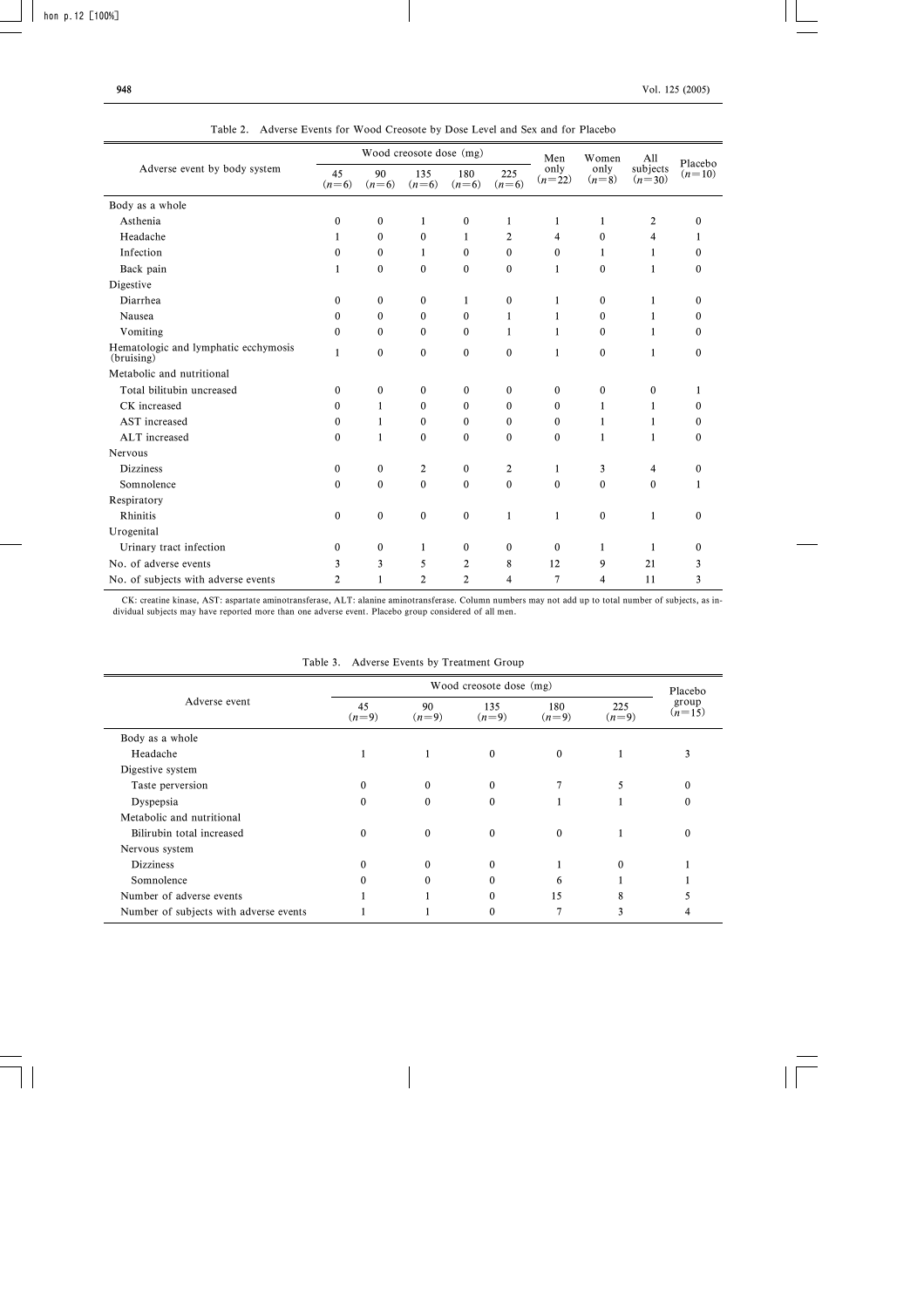ることから,今後,木クレオソートの止瀉薬での分 類を新たにする必要がある. さらにストレス性下痢 の治療効果を期待できる動物実験の結果が得られて きていることから,新しい効能としてストレス性下 痢を追加できる臨床的見解が得られるかもしれな い.また将来的には,下痢型 IBS に対する治療効 果について評価できるかもしれない.

#### **REFERENCES**

- 1) DuPont H. L., "Bockus Gastroenterology," ed. by Berk J. E., Saunders, Philadelphia, 1985, pp. 1983-1995.
- 2) Gorbach S. L., Kean B. H., Evans D. G., Bessudo D., N. Engl. J. Med., 292, 933-936  $(1975)$ .
- 3) Moss J., Vaughan M., Mol. Cell. Biochem., 37, 7590 (1981).
- 4) Forte L. R., Thorne P. K., Eber S. L., Krause W. J., Freeman R. H., Francis S. H., Corbin J. D., Am. J. Physiol., 263, C607-615 (1992).
- 5) Ataka K., Ogata N., Kuge T., Shibata T., Res. Commun. Mol. Pathol. Pharmacol., 93, 219 224 (1996).
- 6) Ogata N., Shibata T., Pharmacology, 62, 181 187 (2000).
- 7) Dahan D., Evagelidis A., Hanrahan J. W., Hinkson D. A., Jia Y., Luo J., Zhu T., Pflugers Arch., 443, S92-96 (2001).
- 8) McIntosh J. C., Schoumacher R. A., Tiller R. E., Am. J. Med., 85, 592 (1988).
- 9) Schoumacher R. A., Ram J., Iannuzzi M. C., Bradbury N. A., Wallace R. W., Hon C. T., Kelly D. R., Schmid S. M., Gelder F. B., Rado T. A., Frizzell R. A., Proc. Natl. Acad. Sci.  $U.S.A., 87, 4012-4016$  (1996).
- 10) West M. R., Molloy C. R., Anal. Biochem., 241, 51-58 (1996).
- 11) Ogata N., Shibata T., Pharmacology, 72, 247-253 (2004).
- 12) Sushil K., Sarna A., Dig. Dis. Sci., 36, 998 1018 (1991).
- 13) Koslo R. J., Burks T. F., Porreca F., J. Pharmacol. Exp. Ther., 238, 62-67 (1986).
- 14) Yamada K., Onoda Y., J. Smooth Muscle Res., 29, 47–53  $(1993)$ .
- 15) Jacoby H. I., Lopez I., Dig. Dis. Sci., 29, 551 (1984).
- 16) Raffa R. B., Mathiasen J. R., Jacoby H. I., Life Sci., 41, 2229-2234 (1987).
- 17) Ogata N., Ataka K., Morino H., Shibata T., Pharmacology, 59, 212-220 (1999).
- 18) Ogata N., Baba T., Shibata T., Pharmacolo $gy, 46, 173-180$  (1993).
- 19) Makhlouf G. M., "Textbook of Gastroenterology,'' ed. by Yamada T., Lippincott, Philadelphia, 1999, pp. 82-105.
- 20) Stull J. T., Lin P. J., Krueger J. K., Trewhella J., Zhi G., Acta Physiol. Scand., 164, 471-482 (1998).
- 21) Aksoy M. O., Murphy R. A., Kamm K. E., Am. J. Physiol., 242, C109-C116 (1982).
- 22) Dillon P. F., Aksoy M. O., Driska S. P., Murphy R. A., Science, 221, 495-497 (1981).
- 23) Pfitzer G., J. Appl. Physiol., 91, 497-503  $(2001)$ .
- 24) Morino H., Ataka K., Ito M., Kuge T., Biol. Pharm. Bull., 27, 1046-1051 (2004).
- 25) Awouters F., Megens A., Verlinden M., Schuurkes J., Niemegeers C., Janssen P. A., Dig. Dis. Sci., 38, 977-995 (1993).
- 26) Javed N. H., Cooke H. J., Am. J. Physiol., 262, G131-136 (1992).
- 27) Greenwood-Van Meerveld B., Tyler K. R., Venkova K., Kuge T., Biol. Pharm. Bull., 23, 952956 (2000).
- 28) Goldenberg M. M., Honkomp L. J., Castellion A. W., Am. J. Dig. Dis., 20, 955-960  $(1975)$ .
- 29) Ramaswamy S., Srinivasan D., Bapna J. S., Eur. J. Pharmacol., 220, 147-149 (1992).
- 30) Kuge T., Shibata T., Willett M. S., Clin. Ther.,  $26$ ,  $1644-1651$  (2004).
- 31) Bassotti G., Sietchiping-Nzepa F., De Roberto G., Chistolini F., Morelli A., Eur. J. Gastroenterol. Hepatol.,  $16, 613-617$  (2004).
- 32) Lim M. L., Wallace M. R., *Infect. Dis. Clin.* North Am.,  $18$ ,  $261-274$  (2004).
- 33) Murray C. D., Flynn J., Ratcliffe L., Jacyna M. R., Kamm M. A., Emmanuel A. V., Gastroenterology, 127, 1695-1703 (2004).
- 34) Monnikes H., Tebbe J. J., Hildebrandt M., Arck P., Osmanoglou E., Rose M., Klapp B., Wiedenmann B., Heymann-Monnikes I., Dig. Dis.,  $19$ ,  $201-211$  (2001).
- 35) Mayer E. A., Naliboff B. D., Chang L., Coutinho S. V., Am. J. Physiol. Gastrointest.